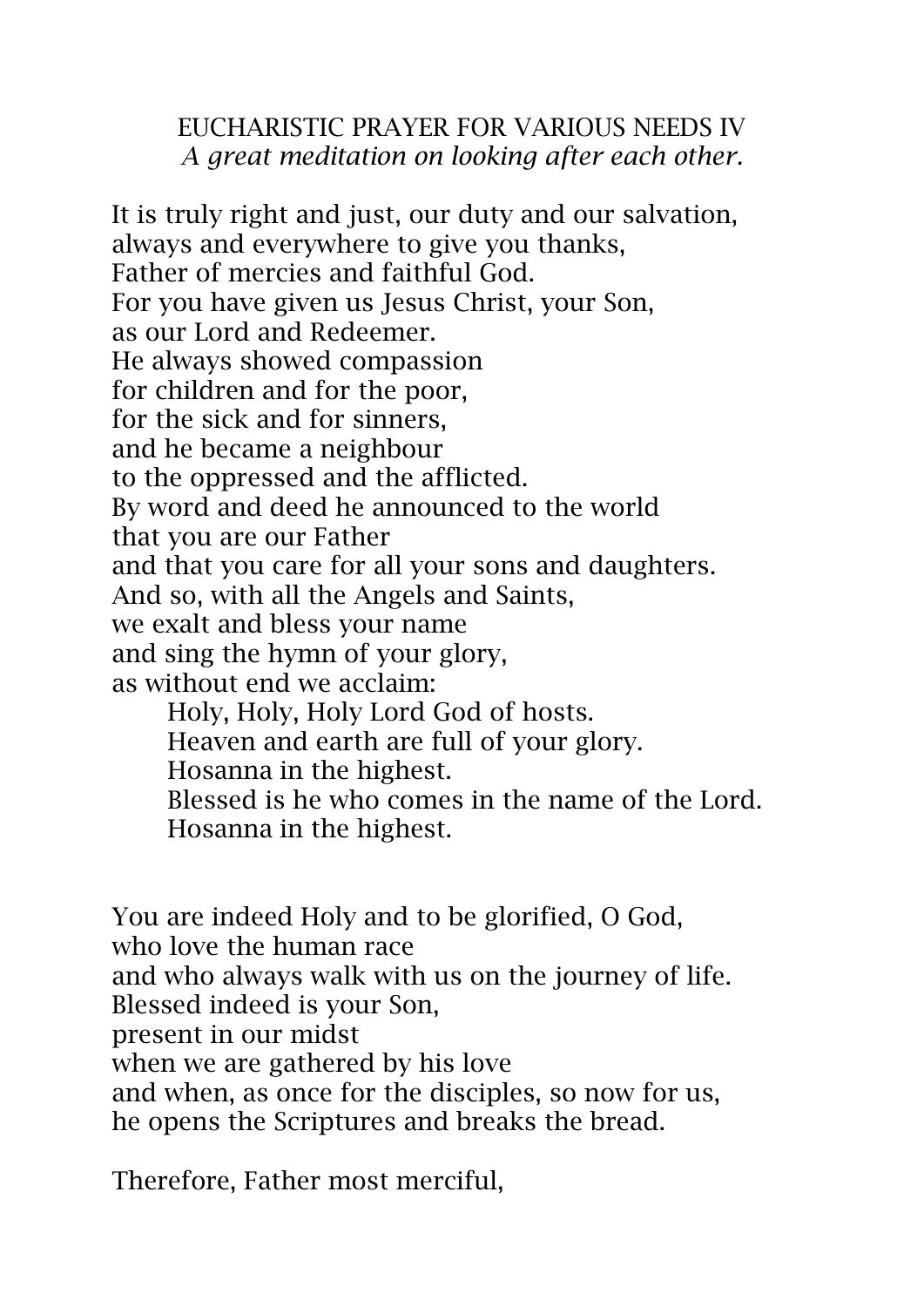we ask that you send forth your Holy Spirit to sanctify these gifts of bread and wine, that they may become for us the Body and Blood of our Lord Jesus Christ.

On the day before he was to suffer, on the night of the Last Supper, he took bread and said the blessing, broke the bread and gave it to his disciples, saying: take this, all of you, and eat of it, for this is my body, which will be given up for you.

In a similar way, when supper was ended, he took the chalice, gave you thanks and gave the chalice to his disciples, saying: take this, all of you, and drink from it, for this is the chalice of my blood, the Blood of the new and eternal covenant, which will be poured out for you and for many for the forgiveness of sins. Do this in memory of me.

The mystery of faith.

We proclaim your Death, O Lord, and profess your Resurrection until you come again. Or: When we eat this Bread and drink this Cup, we proclaim your Death, O Lord, until you come again. Or: Save us, Saviour of the world, for by your Cross and Resurrection you have set us free.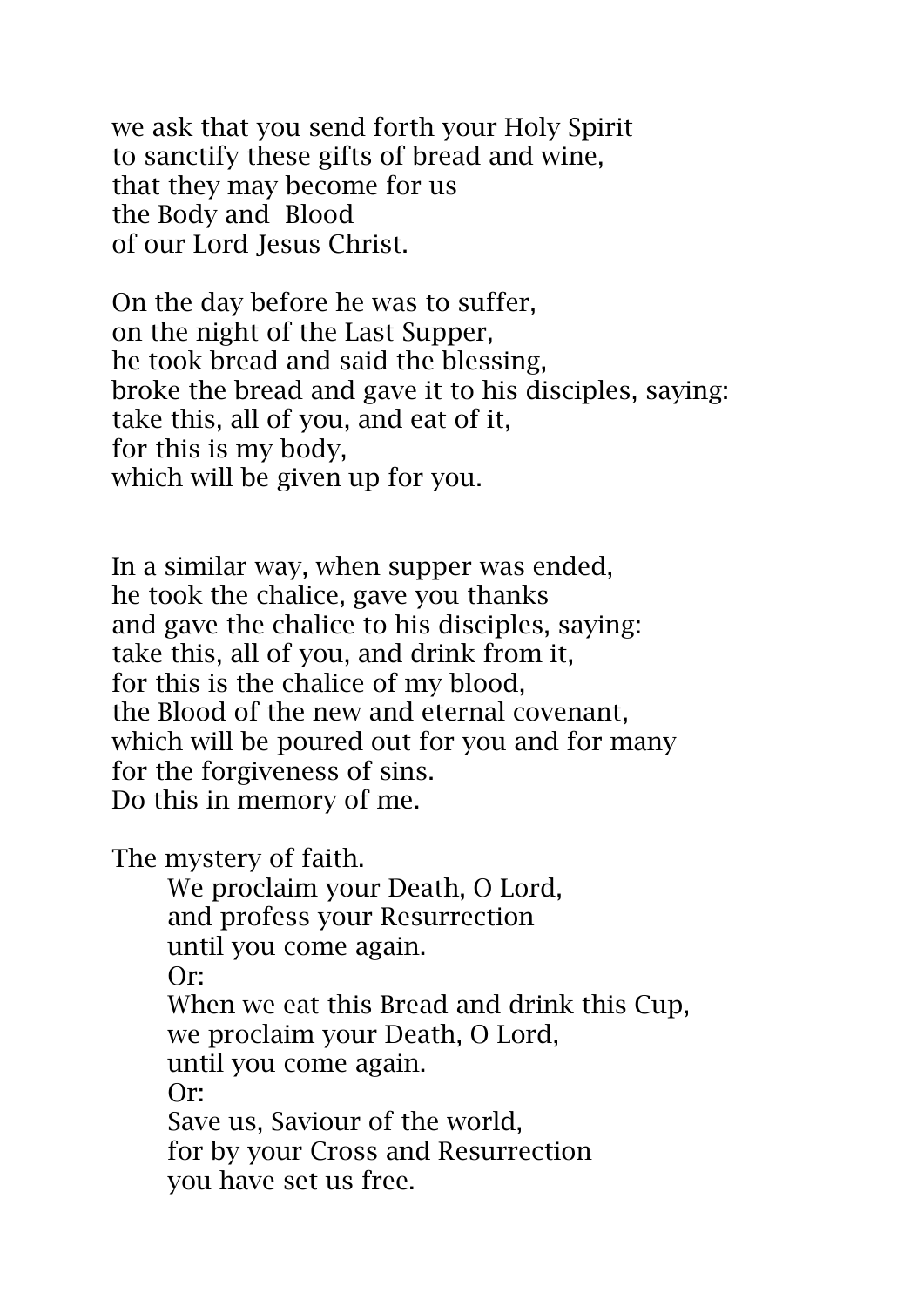Therefore, holy Father,

as we celebrate the memorial of Christ your Son, our Saviour,

whom you led through his Passion and Death on the Cross

to the glory of the Resurrection,

and whom you have seated at your right hand,

we proclaim the work of your love until he comes again and we offer you the Bread of life

and the Chalice of blessing.

Look with favour on the oblation of your Church,

in which we show forth

the paschal Sacrifice of Christ that has been handed on to us,

and grant that, by the power of the Spirit of your love, we may be counted now and until the day of eternity among the members of your Son,

in whose Body and Blood we have communion.

Bring your Church, O Lord, to perfect faith and charity,

together with N. our Pope and N. our Bishop,\*

with all Bishops, Priests and Deacons,

and the entire people you have made your own.

Open our eyes

to the needs of our brothers and sisters;

inspire in us words and actions

to comfort those who labor and are burdened. Make us serve them truly,

after the example of Christ and at his command. And may your Church stand as a living witness

to truth and freedom,

to peace and justice,

that all people may be raised up to a new hope.